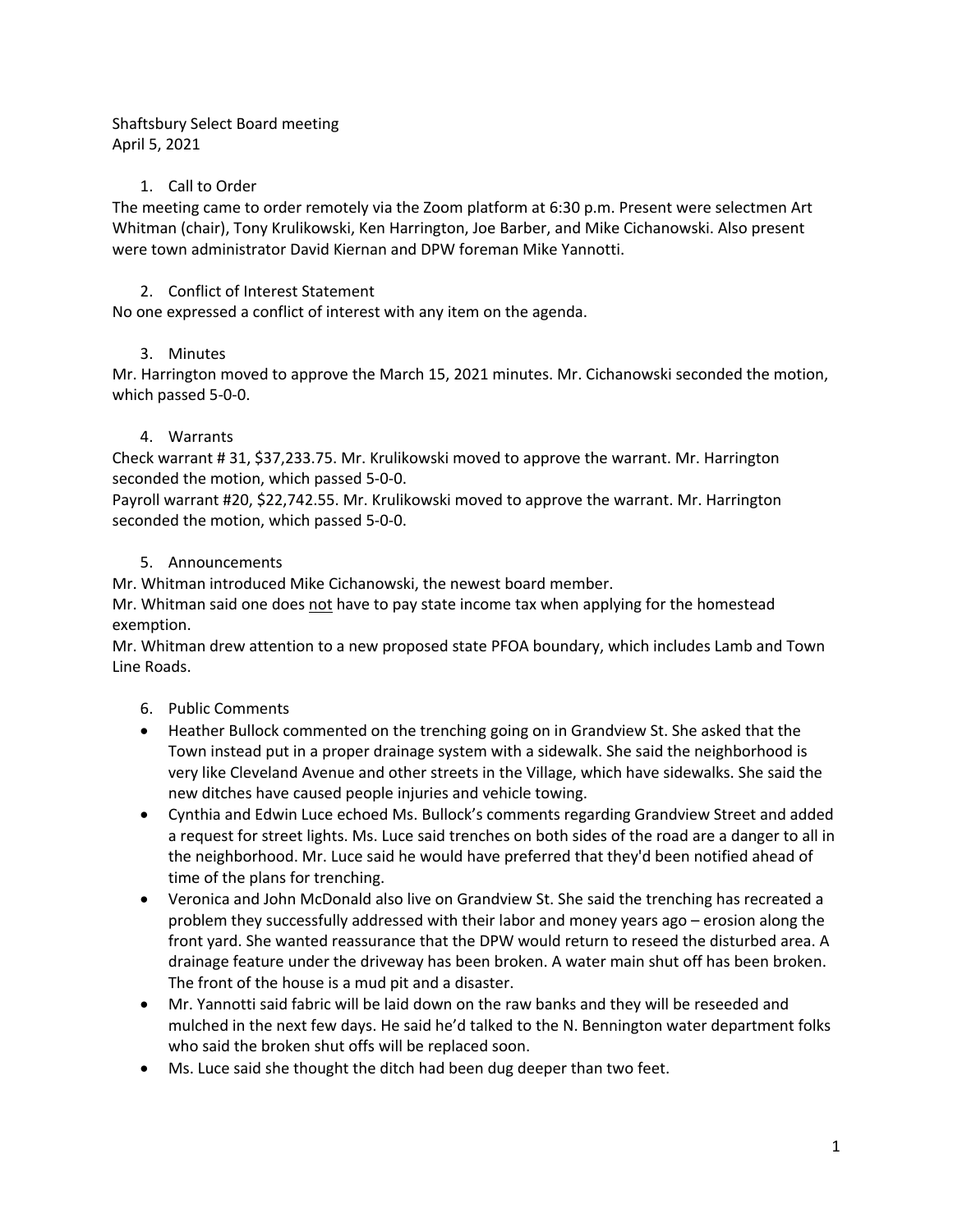- Mr. Whitman said no further ditching would be done until some kind of meeting with the landowners has been held.
- Mr. Yannotti confirmed that the ditching was required by a state regulation.
- Naomi Birdman lives on Hawk Avenue and expressed concerns about speeding on that street as well, asking for speed limit enforcement or perhaps speed bumps.
- Mr. Durfee noted that the new PFOA boundary also affects properties on Route 67 West. He said the Banner did a piece on the PFOA boundary in Shaftsbury in the April 5 digital edition.
- Mr. McEnany said he hoped the Board would come to bat for landowners affected by the new PFOA designation when necessary.
- 7. Treasurers report

Ms. Dexter urged people to get their homestead declaration in for their own sakes. If filed late, many headaches follow.

Regarding the cash flow and account balances for March: delinquent taxes continue to come in; revenues remain above 100% of budget; expenditures are slightly behind last year's. A grant for water system preconstruction expenses came in. Re April's cash flow: the cash balance as of today is a little more than \$574,000, sufficient to run the town until the end of the fiscal year.

8. Furnace Brook Road: North –South axis name change

Melody Niles complained that the post office has not been getting mail and packages to residents in the neighborhood. Mr. Kiernan said he'd talked with the Bennington and Shaftsbury post offices about such problems and was told they were being remedied. He said the town's issue is with the E911 numbers; the state E911 board has demanded that the town re-name a portion of the neighborhood's roads. Mr. Kiernan said he had received suggestions that the south leg be named Lucas Lane and the north leg Red Clover Lane. The board agreed to table any action until the next meeting, when it will vote on the proposed names.

9. Select Board Goals FY22

Board members shared their lists:

Mr. Whitman: remove the old garage slab and start planning for a park around Cole Hall; make Cole Hall ADA accessible; keep modernizing and improving the parks; continue caring for the roads and increase tree removal; trade in the Volvo for a smaller model; consider a man-lift for tree work; all plow trucks should be bought with a wing on them; continue to look at a tractor mower for roadside mowing; discuss the necessity of the publicly elected listers; adopt a public information policy for upcoming roadwork.

Mr. Harrington: a hiking trail at Howard Park; trade in the old Volvo excavator for a smaller one; explore whether to keep the tractor backhoe; purchase a used equipment mover.

Mr. Cichanowksi: ask BCRC to review bylaws for consistency

Mr. Barber: an amphitheater for Howard Park

Mr. Krulikowski: continue the Zoom option for Select Board meetings, as it enhances public engagement.

# 10. SB Liaison List

Each selectman earlier reviewed a list of which member is responsible for which departments. Mr. Harrington moved to accept the list as modified. Mr. Barber seconded the motion, which passed 5- 0-0.

# 11. DPW report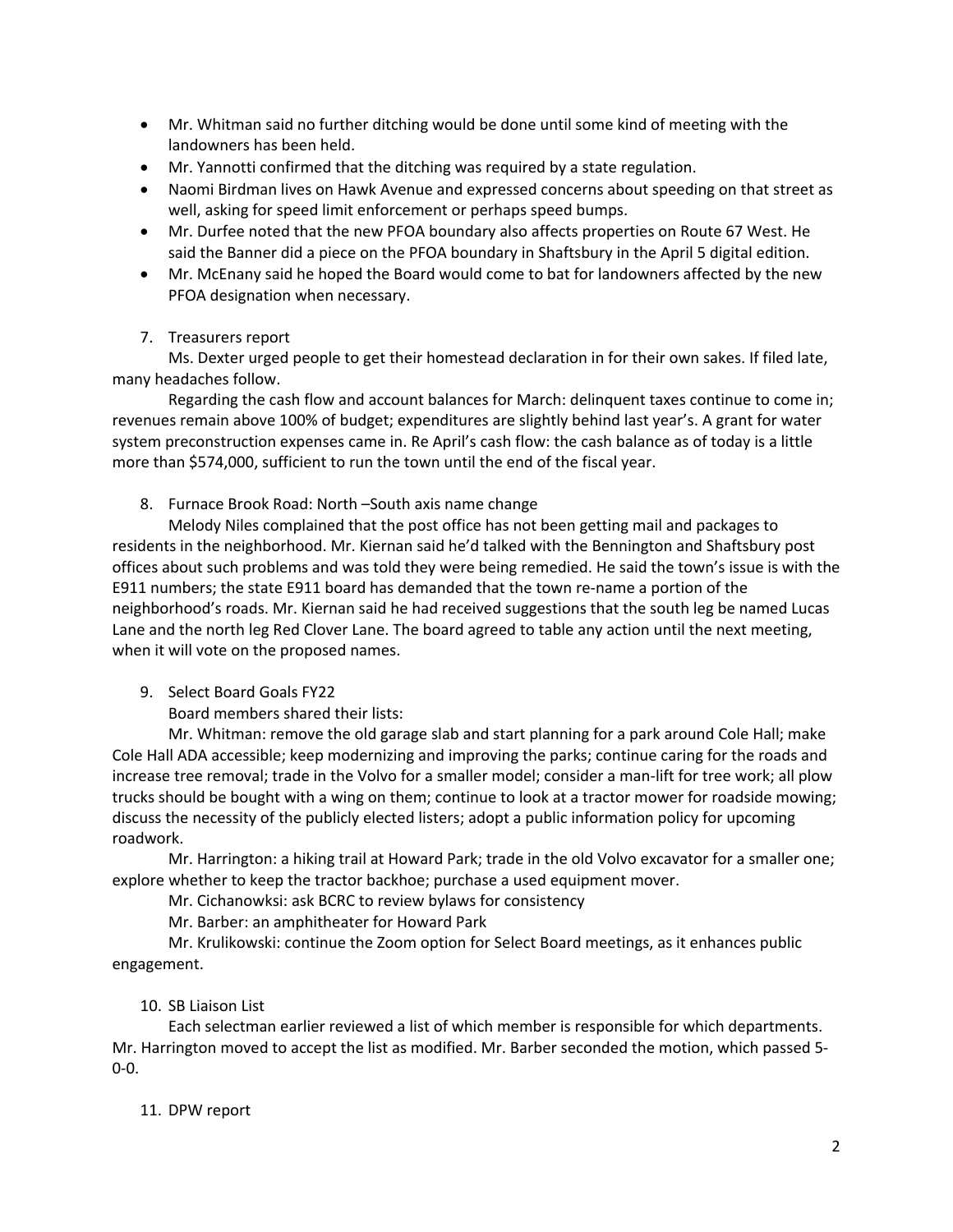Mr. Yannotti said the work on Grandview began following a complaint and a site visit last autumn.

### •Tree work

Mr. Kiernan said the state will be paying to take down all ash trees which might imperil the GMP power lines, which includes 70 miles of town roads. It will take years. One emerald ash borer was found in Shaftsbury in 2020. Our tree warden has informed us that it is urgent that all ash trees in the ROW be removed. Mr. Whitman and Mr. Yannotti would also like to remove all dead trees. •Replace Volvo excavator, which is too big for what we need

Mr. Yannotti said he has spoken with three companies, but needs a trade appraisal before we can decide what to buy instead. (The old Volvo has 3250 hours on it.) He thinks we may be able to also purchase a trailer with some of the trade-in price. Mr. Harrington asked about also trading in the backhoe. Mr. Yannotti prefers to keep the backhoe, which occasionally comes in very handy in important ways.

•Grants in Aid project (administered by BCRC)

Mr. Yannotti would like to do stone pillows, check dams, under drains and more near the Ludwig orchard. He would like to put the project out to bid.

### 12. Proposed Cleveland Park Sign

Mr. Kiernan shared a draft graphic of the new sign (which he hopes will serve as a template for future signs). No one objected to the proposal.

Mr. Kiernan shared a draft parks survey, which will be sent out digitally. Mr. Barber asked that a question about an amphitheater at Howard Park be added.

Mr. Yannotti said a curb at Cleveland Park will be removed. He has sought a couple of quotes for its removal.

13. Emergency Management LEMP & COOP update 2021

Mr. Kiernan shared updated forms and plans with the board. Mr. Harrington moved to approve the LEMP and COOP as shared with the board. Mr. Krulikowski seconded the motion, which passed 5-0- 0.

14. Sullivan Powers Audit contract renewal

The renewal will cost \$16,800 in FY 2021. (Costs will go up by \$400 FY 21, \$300 FY 22, and \$600 FY 23.) Mr. Kiernan said it provides the fullest possible fiscal transparency for residents of the town. Mr. Harrington moved to enter into a three year contract for an annual audit. Mr. Krulikowski seconded the motion, which passed 5-0-0.

#### 15. Other Business

Mr. Kiernan will leave the documents needing Mr. Whitman's signature on the table in the meeting room at Cole Hall.

16. Review of Action Items

Mr. Kiernan, Mr. Whitman, and Mr. Yannotti will talk with the neighbors about the Grandview situation.

Mr. Yannotti will do the matting and seeding on Grandview but will undertake no more ditching for the time being.

The working on the Cleveland Park sign will be changed. "Amphitheater" will be added to the Howard Park questionnaire.

A final vote will be taken on the new names in the Furnace Brook neighborhood.